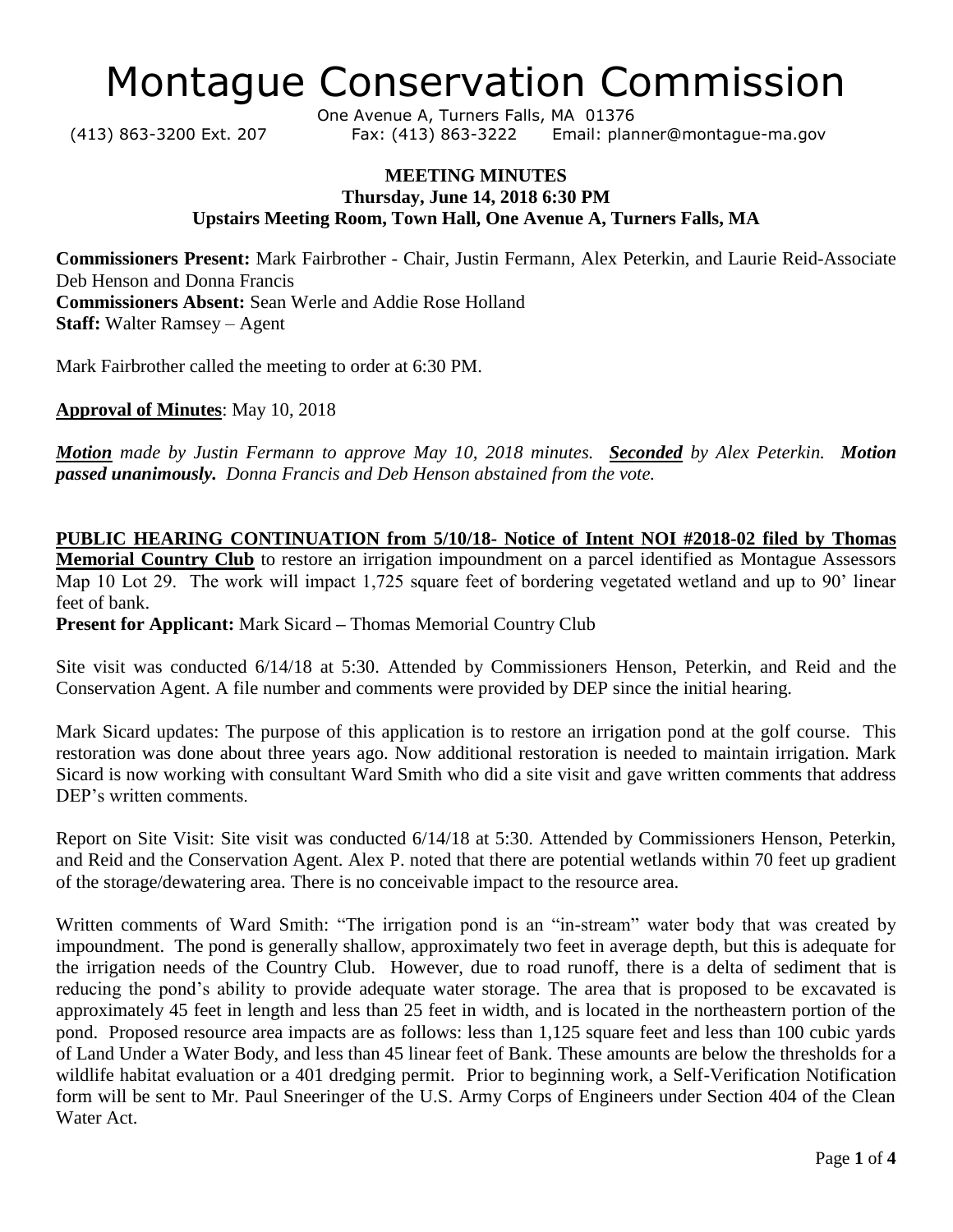Process: Access to the area to be excavated will be done across the upland slope to the north of the pond. Work will take place only when the ground is frozen. Work is proposed to be conducted as follows:

1. Prior to beginning work, the water levels in the pond will be lowered via the outlet valve.

2. Sediment and erosion control will be placed around the outlet valve and in three separate barriers across the outlet stream.

3. An excavator, located on the adjacent upland, will remove material from the 1,125 square foot area.

4. All excavated material will be placed in a soil stockpile that is located downgradient of the pond, and more than 100 feet from the downgradient wetlands. An erosion control barrier will be established in a semi—circle on the downgradient side of this stockpile. Over time, these soils will be used in order to patch voids within upland areas located in the existing golf course.

5. The water level in the pond will be returned to normal.

Findings:

- 1. The irrigation pond is an "in-stream" water body that was created by impoundment prior to the Wetlands Protection Act.
- 2. Sedimentation is reducing the pond's ability to provide adequate water storage, despite the initial maintenance done under DEP file 229-0232
- 3. The commission finds that the project will remove less than 100 cubic yards of Land Under a Water body over a 1,125 square foot area and impact less than 45 linear feet of Bank (*different than initially proposed*)
- 4. DEP file 229-0232 Montague File 2013-01 received a certificate of compliance for initial irrigation pond maintenance. It is noted that the wetlands mitigation implemented for that project exceeded the amount actually required based on the actual resource impacts (2,193 square feet restored, 1,000 square feet impacted)

Special conditions:

- 1. Prior to beginning work, a self-verification form shall be sent to US Army Corps of Engineers under section 404 of the Clean Water Act.
- 2. No mechanical pumping is allowed to drain the irrigation pond.
- 3. The rock filter dam and erosion control shall be inspected by the Conservation Agent prior to construction.
- 4. All excavated material shall be placed in a soil stockpile that is located downgradient of the pond and more than 100 feet from all wetlands on site. An erosion control barrier shall be established in a semi-circle on the downgradient side of the stockpile. The soils shall be used for fill within 100 feet of any wetlands.
- 5. The water level of the pond shall be returned to pre-construction level.
- 6. Work will only be done when ground is frozen.

*Motion made by Deb Henson to issue and Order of Conditions for NOI #2018-02 filed by Thomas Memorial Country Club with special conditions including the need for a self-verification form for the US Army Cops of Engineers under section 404 of the Clean Water Act along with findings. Seconded Alex Peterkin. Motion passed unanimously.* 

**PUBLIC HEARING- Notice of Intent NOI #2018-03 filed by Jean Conway** to construct a single family home with a two car garage with septic and well on Swamp Road in Montague, MA the parcel is identified as Map 44 Lot 20. The work will impact 1,800 square feet of riverfront area.

**Present for Applicant:** Jean Conway – Owner, and Steve Greenwald - Renaissance Builders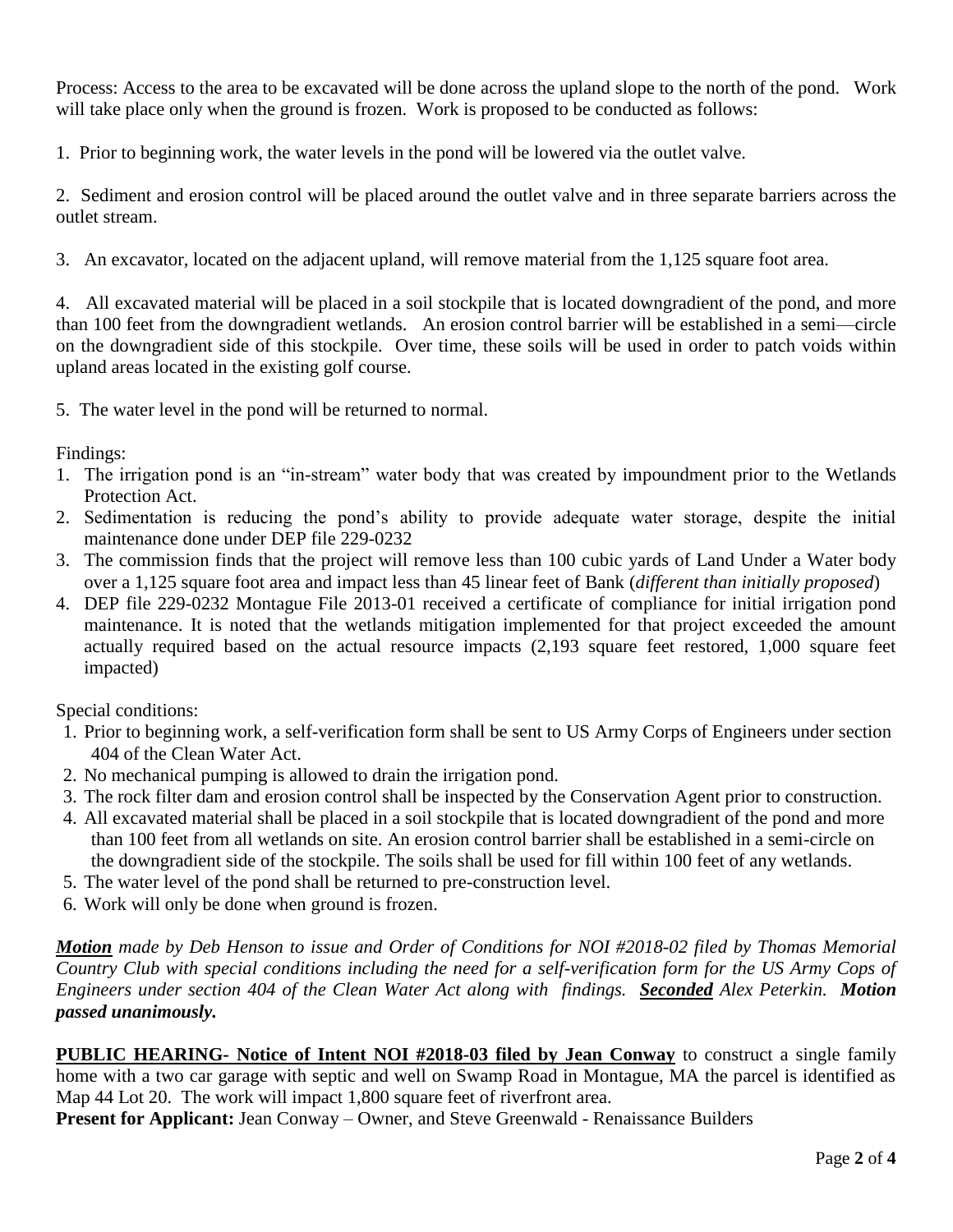The site encompasses a section of Goddard Brook, which is shown as a perennial stream on the U.S.G.S. topographic map, an unnamed perennial stream connecting to Goddard Brook and bordering vegetated wetlands.

Report on site visit: Commission conducted site visit on Monday, June 11, 2018 at 4:30 PM. In attendance were Deb Henson and Walter Ramsey. Deb augured some soil samples to check delineated boundaries. The unnamed stream at rear of property was flowing and showed evidence of incision that indicates perennial status.

Findings:

- 5. The site encompasses a section of Goddard Brook, which is shown as perennial on the U.S.G.S. topographic map, an unnamed perennial stream connecting to Goddard Brook and bordering vegetated wetlands. This Order of Conditions is not a confirmation of resource area boundaries
- 6. A site visit was conducted by Commissioners and their Agent on June 11, 2018.
- 7. The lot existed prior to the Riverfront Protection Act.
- 8. The Commission finds that there are no practical alternatives to locate the septic system on site in a manner that will lessen resource area impacts, nor is the extension of public sewer practical or feasible.
- 9. The meadow/pasture area has been maintained as such for over 4 decades.

Deb suggested adding language that the Order is not a confirmation of resource area boundaries.

Special Conditions: One special condition was discussed (in addition to the standard conditions). It related to preservation of the meadow on the lot. The Commission elected not to set standards for frequent or timeframe of mowing of the meadow and opted for the following language: "In order to promote wildlife habitat in the riverfront area and mitigate resource area impacts, the meadow outside the limit of work identified on the final approved plan shall be maintained as meadow or natural vegetation, and in no instance shall this area be converted to lawn. This condition shall be in perpetuity."

*Motion made by Deb Henson to issue an Order of Conditions for NOI #2018-03 filed by Jean Conway with findings and special conditions as discussed. Seconded Donna Francis. Motion passed unanimously.* 

**PUBLIC MEETING – Request for Determination of Applicability RDA #2018-01 filed by Al and Catherine Lichoulas** to determine if proposed work associated with the construction of a proposed 4.5 acre solar energy facility on a parcel identified as Map 23 Lot 67 on Millers Falls Road in Montague, MA is subject to the Wetlands Protection Act.

**Present for Applicant:** Colleen Puzas **-** SWCA Environmental Consultants and Al Lichoulas – Land Owner

The project consists of a 0.994 MW (DC) solar energy facility proposed in the northwest potion of Map 23 Lot 67 on Millers Falls Road. The proposed solar array will be constructed on approximately 4.5 acres of the 15.9 acre lot. Access to the array will be from Millers Falls Road by creating a new short access road onto the property. The BVW wetlands on the site were delineated in April, by Colleen from SWCA Environmental Consultants. Colleen observed that there is a stream running south to a culvert under Millers Falls Road. The project has been planned and sited to be outside of the resource areas and buffer zones. There is an erosion control and operations plan in place.

Mark Fairbrother noted that there was past work by an abutter that negatively impacted the wetlands system in question. He raised concern that improper stormwater management and erosion control from this work could alter the resource area. He also raised the issue of needing FAA clearance due to proximity to the airport.